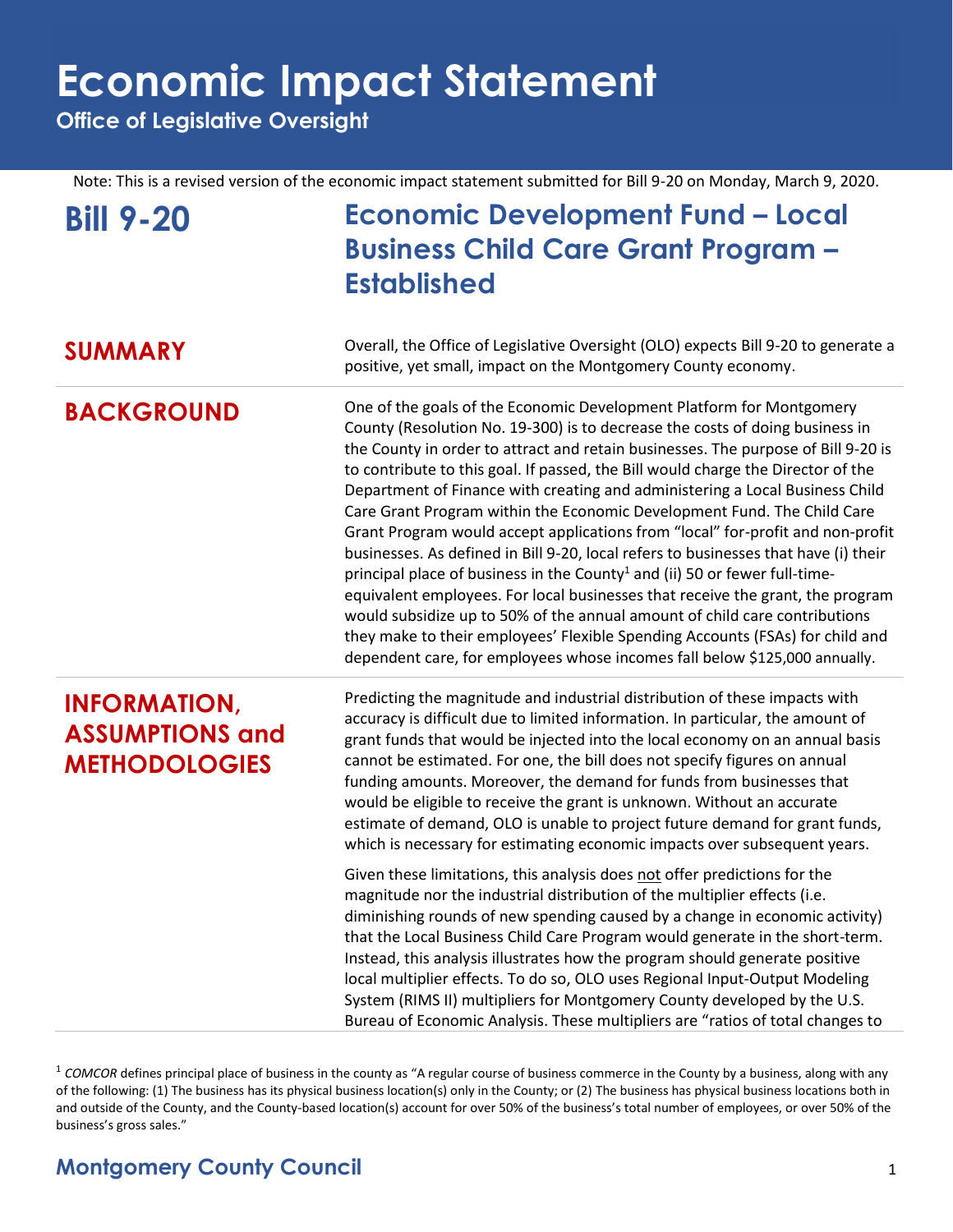**Office of Legislative Oversight**

initial changes in regional economic activity."<sup>2</sup> Using these multipliers, OLO illustrates how the injection of funds from the Local Business Child Care Program could increase the following economic dimensions of the Montgomery County economy:

- Output total market value of industry output (sales)
- Earnings employee compensation plus net earnings of sole proprietors and partnerships
- Employment number of full- and part-time employees
- Value added total value of income generated from production<sup>3</sup>

The Impacts section below presents models of three hypothetical scenarios, in which the Local Business Child Care Program will offer grants totaling \$100,000, \$250,000 and \$500,000, and estimate the effects of these injections into the economy on the above dimensions.

**VARIABLES** The county-level variables that could affect the analysis are the number of local businesses that make contributions to their employees' dependent care FSAs; the amount of employer contributions; the amount allocated to the grant program; parental labor force participation; prevalence of economic disruptions due to child care issues; and rates of center-based and family child care use.

### **IMPACTS**

#### **Businesses, Non-Profits, Other Private Organizations**

Workforce, operating costs, property values, capital investment, taxation policy, economic development, competitiveness, etc.

The Local Business Child Care Grant Program would primarily impact employees of recipient local businesses, whose gross income fall below \$125,000 annually and whose employers will make contributions to their child and dependent care FSAs. For these employees, the grant would subsidize a proportion of their employers' contributions to their child and dependent care FSAs, which could have the effect of decreasing household expenditures on child care. To illustrate, let's assume that no local businesses currently contribute to their employees' child and dependent care FSAs. The Local Business Child Care Grant may induce employers to make contributions to improve the competitiveness of their compensation packages. The amount contributed would reduce employees' annual child and dependent care expenditures (assuming they do not increase their consumption of child and dependent care enough to entirely offset the contribution). Moreover, employees would gain additional income from the tax savings generated by the FSA. Employees can allocate the net savings elsewhere, which would generate a positive multiplier effect in the County economy.

The three scenarios modeled here illustrate this multiplier effect. In the scenarios, we assume the following:

<sup>2</sup> US Bureau of Economic Analysis. *RIMS II: An Essential Tool for Regional Developers and Planners*. 3-1. 3 Ibid. G1-G3.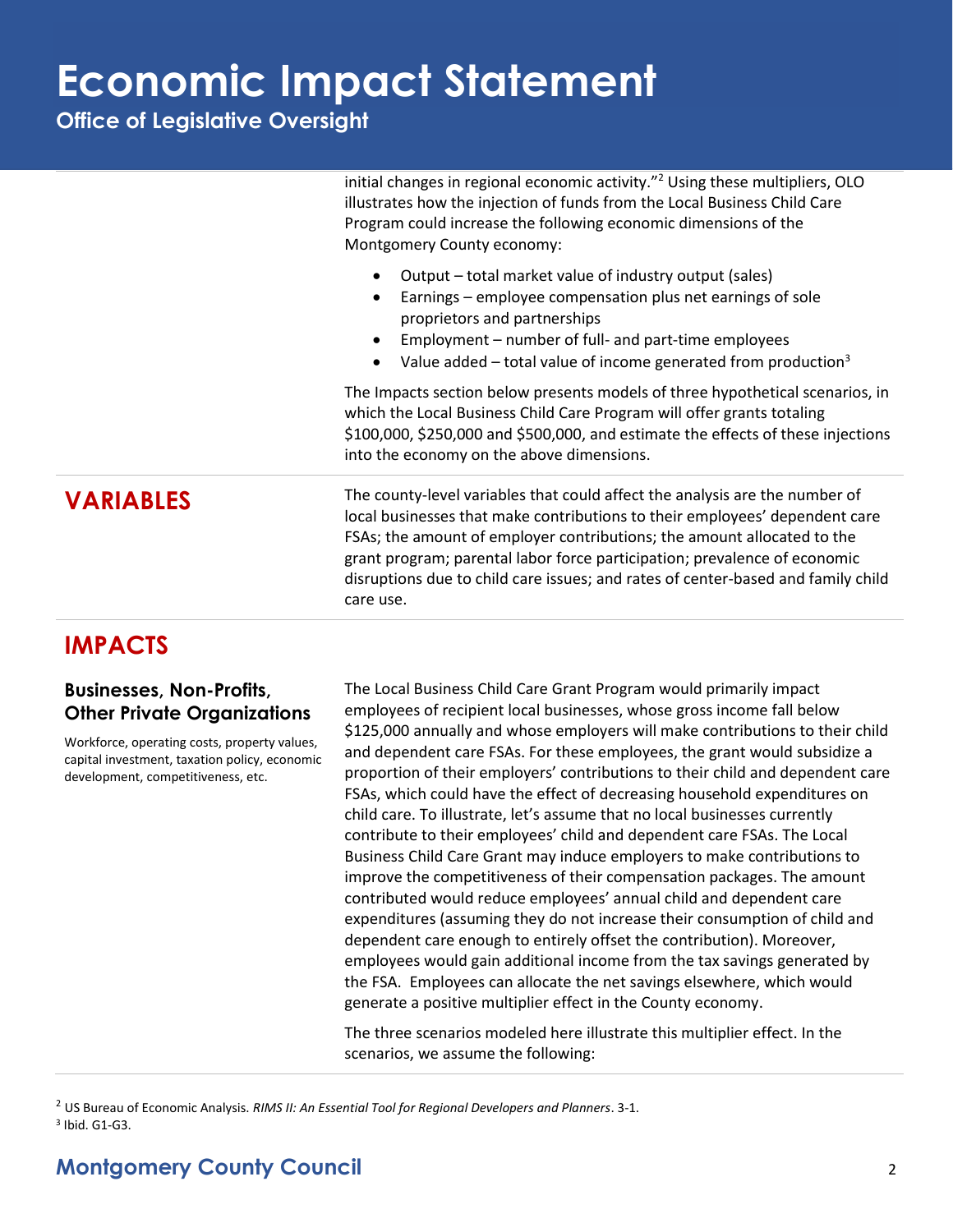**Office of Legislative Oversight**

- (a) the Grant will be funded at \$100,000, \$250,000 and \$500,000;
- (b) the Grant will subsidize 50% of employer contributions;
- (c) with the implementation of the grant, local businesses' total contributions go from zero to the amount in which the funds allocated to the grant are exhausted (and no more); and
- (d) the FSAs will generate 25% tax savings for each employer.

**Table 1** presents the total increase in household revenue that would occur in each scenario—\$250,000, \$625,000, and \$1,250,000 respectively. To estimate the impact of these total revenue increases on the local economy, type II household multipliers for Montgomery County are used in the analysis.<sup>4</sup> **Table 2** presents the estimated impacts on output, earnings, employment and value added in the three scenarios.

#### **Table 1. Total Increase in Household Revenue by Scenario**

| Scenario      | Grant<br><b>Disbursement</b> | Total<br><b>Employer</b><br><b>Contributions</b> | <b>Total Tax</b><br>Savings at<br>25% | <b>Total Increase</b><br>in Household<br>Revenue |
|---------------|------------------------------|--------------------------------------------------|---------------------------------------|--------------------------------------------------|
| 1             | \$100,000                    | \$200,000                                        | \$50,000                              | \$250,000                                        |
| $\mathcal{P}$ | \$250,000                    | \$500,000                                        | \$125,000                             | \$625,000                                        |
| 3             | \$500,000                    | \$1,000,000                                      | \$250,000                             | \$1,250,000                                      |

|  | Table 2. Estimated Impacts on Output, Earnings, Employment, and Value Added by Scenario |  |
|--|-----------------------------------------------------------------------------------------|--|
|--|-----------------------------------------------------------------------------------------|--|

| <b>Total Increase</b><br>in Household |             | <b>Employment</b><br>(jobs/\$1) |                 |          |             |
|---------------------------------------|-------------|---------------------------------|-----------------|----------|-------------|
| Scenario                              | Revenue     | Output                          | <b>Earnings</b> | million) | Value added |
| 1                                     | \$250,000   | \$198,775                       | \$39,675        | 1.0      | \$123,400   |
| 2                                     | \$625,000   | \$496.938                       | \$99,188        | 2.4      | \$308,500   |
| 3                                     | \$1,250,000 | \$993,875                       | \$198,375       | 4.8      | \$617,000   |

As indicated in **Table 2**, the economic impacts from the Local Business Child Care Grant Program would be positive, but quite small.<sup>5</sup> However, were the Council to decide to fund the grant at higher levels than assumed here, the economic impacts would increase.

Theoretically, these positive economic impacts would affect some of the County Council's priority indicators. On the one hand, increasing employee compensation could enhance **competitiveness** and **economic development**. On the other hand, an increase in employer contributions to employees' child

### **Montgomery County Council** 3

<sup>4</sup> Type II multipliers account for interindustry effects in addition to household-spending effects of a change in final-demand. See *RIMS II.* G-3. <sup>5</sup> Indeed, these estimates should be interpreted as somewhat inflated. The analysis performed here does not account for all "leakages" outside of Montgomery County. For instance, if employees who benefit from the program decide to spend a portion of it on local retail, then a portion of their spending would go manufacturers and wholesalers based outside the county.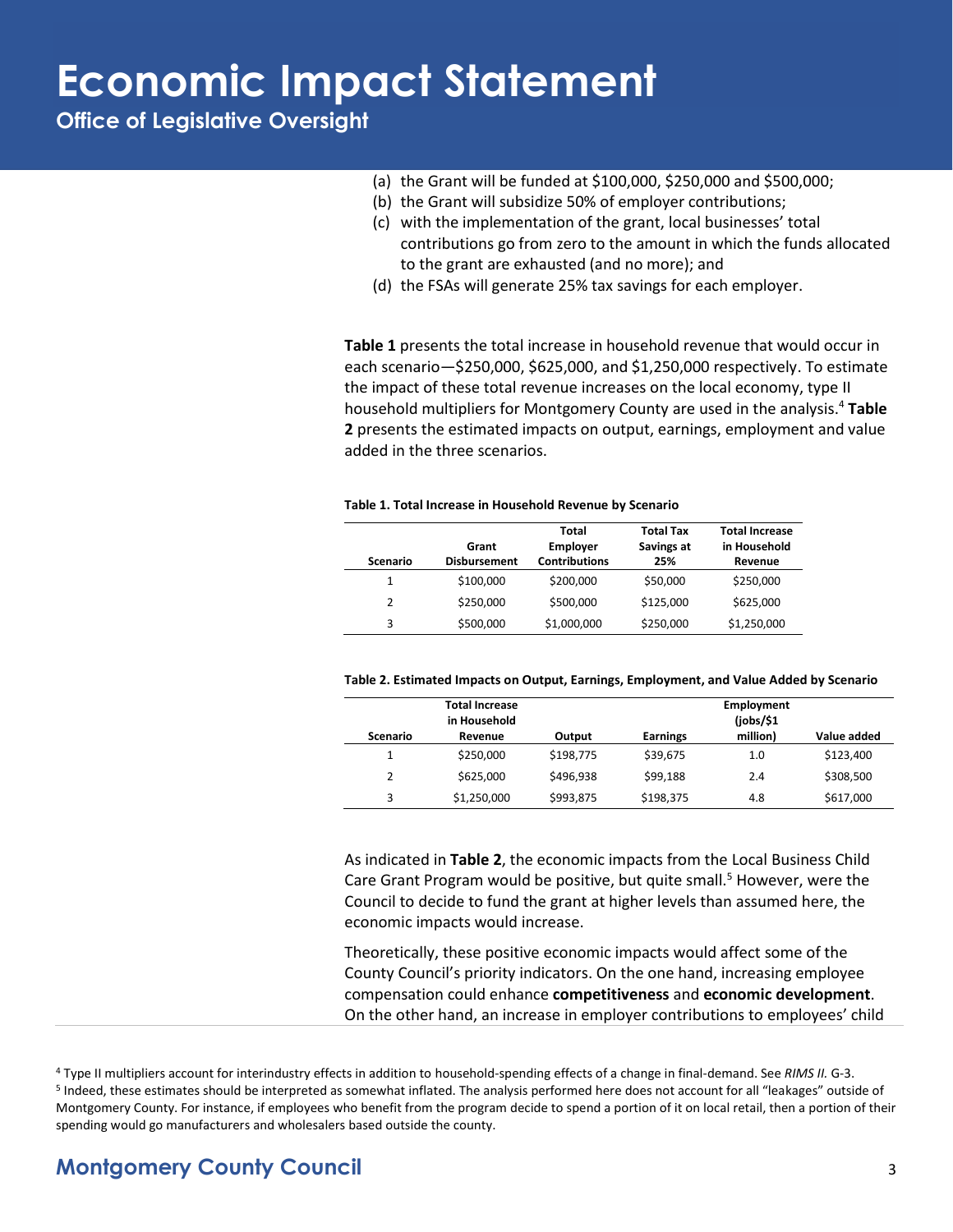**Office of Legislative Oversight**

and dependent care FSAs would require employers to decrease **business operating expenditures** in other areas. However, these effects would be difficult to measure for all practical purpose given the small grant disbursement amounts assumed here. OLO sees no causal connection between the stimulating impact of the Local Business Child Care Grant and other priority indicators, like **property values** and **taxation policy**. Also, OLO does not anticipate that businesses would forgo **capital investments** to finance the child and dependent care FSAs.

Another important question to consider is whether the Local Business Child Care Grant Program will cause non-working parents to enter the Montgomery County labor force. Montgomery County is among the least affordable counties in Maryland for child care. The average annual price of infant care is \$19,632 for child care centers and \$13,703 for family child care.<sup>6</sup> According to a 2018 study by the Maryland Family Network, the high costs of child care throughout Maryland contribute to employment disruptions for working parents with children.<sup>7</sup> In fact, almost 15% of working parents (especially women) in the state with children age 5 and under reported long-term disruptions to employment, such as switching from full-time to part-time work, due to child care-related issues. $8$  And approximately 18% of small businesses – the entities targeted by Bill 9-20 – experienced long-term disruptions to employment from working parents.<sup>9</sup> Crucially, the study finds that these disruptions carry significant economic costs. "Every year, absenteeism and turnover due to child care issues in Maryland," the report states, "cost businesses more than \$2.4 billion, reduce economic activity by nearly \$1.3 billion, and lower state and local tax revenues by over \$117 million."<sup>10</sup>

Although the Local Business Child Care Grant Program (if funded at high enough levels) should spur employment growth in the County, predicting the extent to which this growth will include parents would be highly challenging. Nevertheless, there is reason to believe that the grant may induce parents to enter or re-enter the workforce. A review of the research on the impact of child care costs on parental employment finds that research generally indicates that a reduction in out-of-pocket costs for child care increases mothers' labor force participation.<sup>11</sup> In brief, the grant could potentially help businesses, both, reduce employment disruptions among their parental workforce and attract employment from parents currently out of the workforce.

<sup>6</sup> Child Care Aware of America. 2019. *The US and the High Price of Child Care*. County Supplement for Maryland. https://www.child careaware.org/our-issues/research/the-us-and-the-high-price-of-child-care-2019/2019-price-of-child-care-by-county-maryland/. <sup>7</sup> Talbert, Elizabeth M., Ali Bustamante, Lindsay J. Thompson, and Margaret E. Williams. 2018. *Counting Our Losses: The Hidden Cost to Marylanders of Inadequate Child Care System*. Maryland Family Network.

8 Ibid. 1.

<sup>9</sup> Ibid. 12.

<sup>10</sup> Ibid. 15.

<sup>11</sup> Morrissey, Taryn W. 2017. "Child care and parent labor force participation: a review of the research literature." *Review of Economics of the Household*. 15: 1-24.